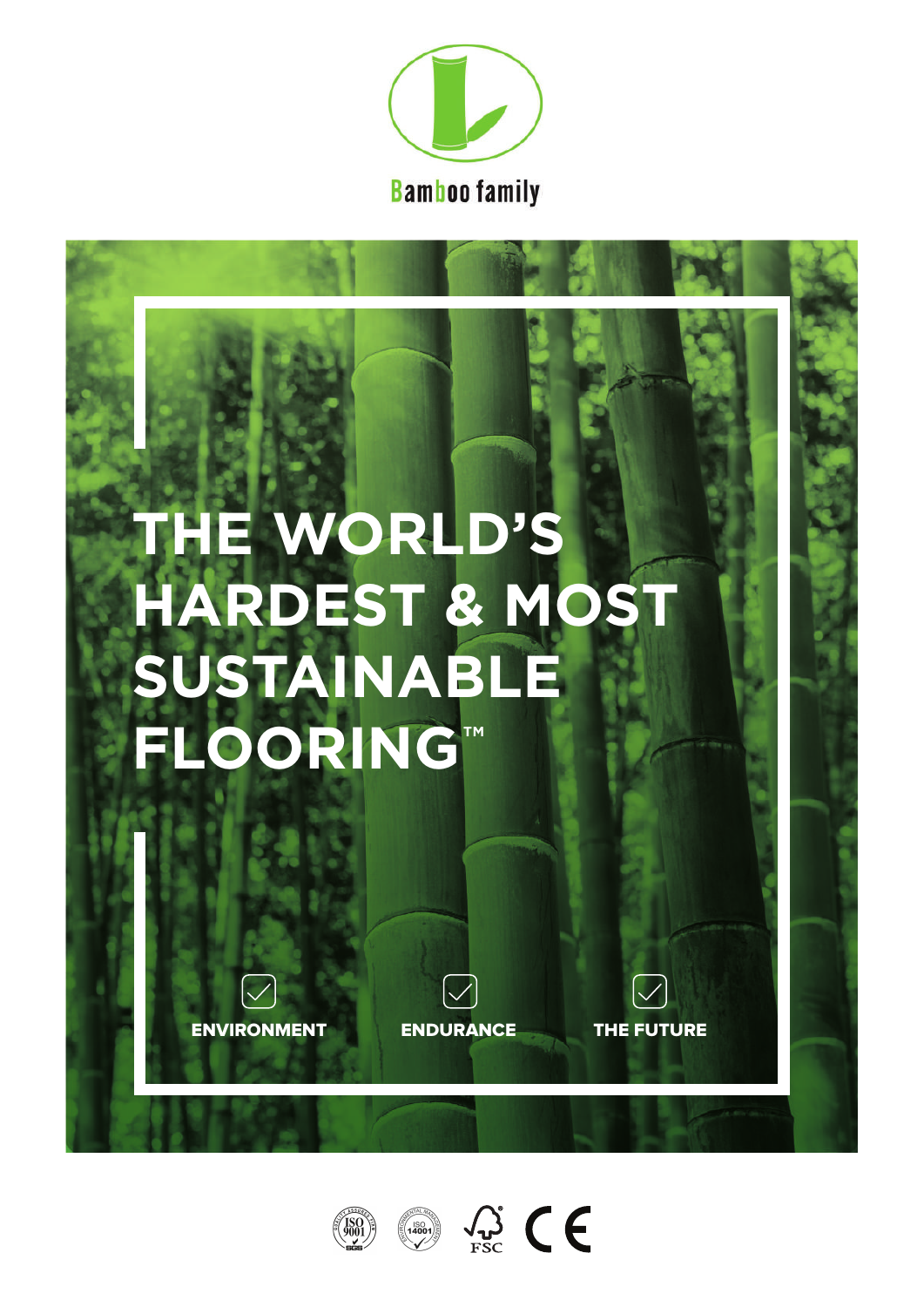

# WHY CHOOSE BAMBOO FAMILY?

We know Bamboo. We understand it and we work with it at every stage of its development. It truly is one of natures gifts. As an alternative to traditional solid wood flooring it is peerless for strength, endurance, sustainability and its environmental footprint on our planet.

Conventional timber products come from trees that take 30-50 years to regenerate and the environmental impact caused by mass tree harvesting is a huge problem for our planet.

Bamboo is the fastest growing plant on earth and can be continually harvested every 3-5 years without causing damage to the plant itself or surrounding environment. In our new world of environmental awareness and concern, Bamboo increasingly features diversely across many manufacturing processes and as a flooring solution, its becoming a world leader in many ways.

We manufacture **The World's Hardest & Most Sustainable Floors™** it's a fact! **Our unique encased manufacturing process<sup>™</sup> is very different to that of** conventional bamboo flooring production and our 15+ years of experience with the product has enabled us to take bamboo flooring to the next level.



**Scratch Resistant**



4**X Harder Than Oak**



**Fresh Air Product**



**Built For Endurance**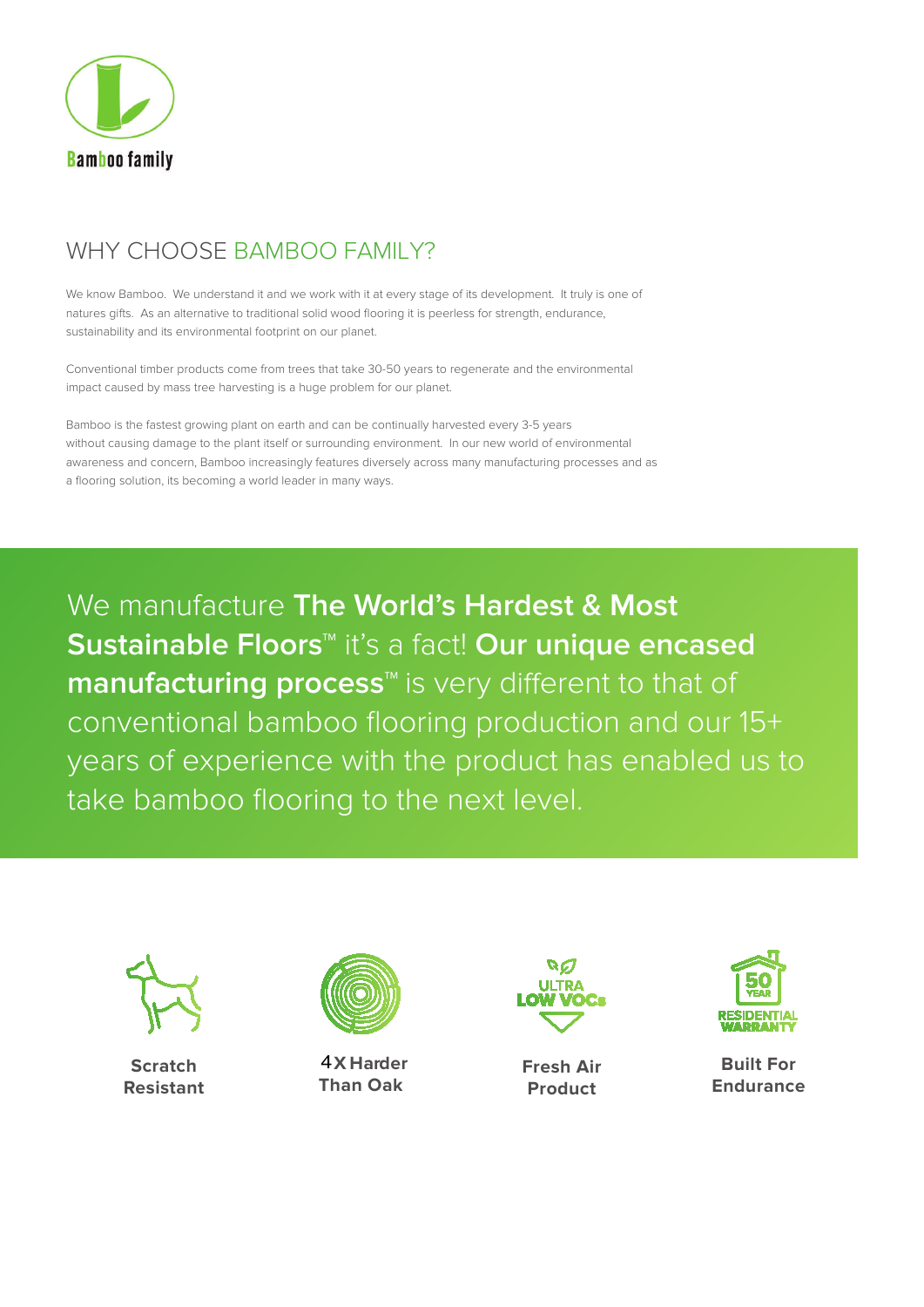

## HOW STRONG IS **BAMBOO FAMILY ENCASED™** FLOORING?

We manufacture the best – it wont dent – its super scratch resistant and designed to withstand every day use.

We tested our products against the best of the worlds alternatives and you can see the results clearly using an industry standard test





Bamboo is the world leader when it comes to sustainability, not only can it regenerate every 3-5 years without any adverse environmental effects  $-$  its also shouting out "please use me" as an alternative to traditional timber. Some species of bamboo have been measured to grow up to 3 feet in 24 hours!



Human activity due to overpopulation has already led to over 80% of the worlds forests being destroyed. 17 million hectares per year are still being destroyed which is 10 x higher than any possible level of re-growth. As a result 85% of the worlds animal species are now classified as "endangered" or "threatened". Alternative building materials are essential and bamboo is a perfect solution for flooring.



### **Sustainability Habitat Loss Ultra Low VOC's**

Formaldahyde is ever present in high volume timber manufacturing and it effects our environment and the quality of the air that we breath. Of all flooring manufacture, Bamboo Family is considered "Ultra Low" for Volatile Organic Compounds which means you can rest assured that what we are manufacturing will not impact the quality of the air that you or your family breath.



Being "super green" is all very well but product strength and durability are top of the list when making a flooring choice. As it turns out when compared to any other conventional solid wood floor – we really are on a different planet! Bamboo has a higher tensile strength than many Alloys of Steel and a higher compresssive strength than most concrete mixtures..



### **Strength & Durability It looks like Bamboo? Price**

To date, bamboo flooring has been available in either a carbonized dark colour or natural light colour – beautiful, but not always suitable for UK mainstream. Bamboo Famuly can now offer a huge range of colours and effects thanks to our **Unique Encased Manufacturing Process™**, by complimenting any house whether ultra modern or traditional. You can now have the look of an oak floor with all the benefits and strength of bamboo!



After all the good news, you'd be right to expect a sting in the tail ! Fear not. Our **Unique Encased Manufacturing Process™** is now easy and we use the world 's most advanced equipment to deliver the goods, but honestly – you can buy our products, with all the benefits mentioned for the same price as a mass produced cheap Oak Flooring. Time for change- its now possible.